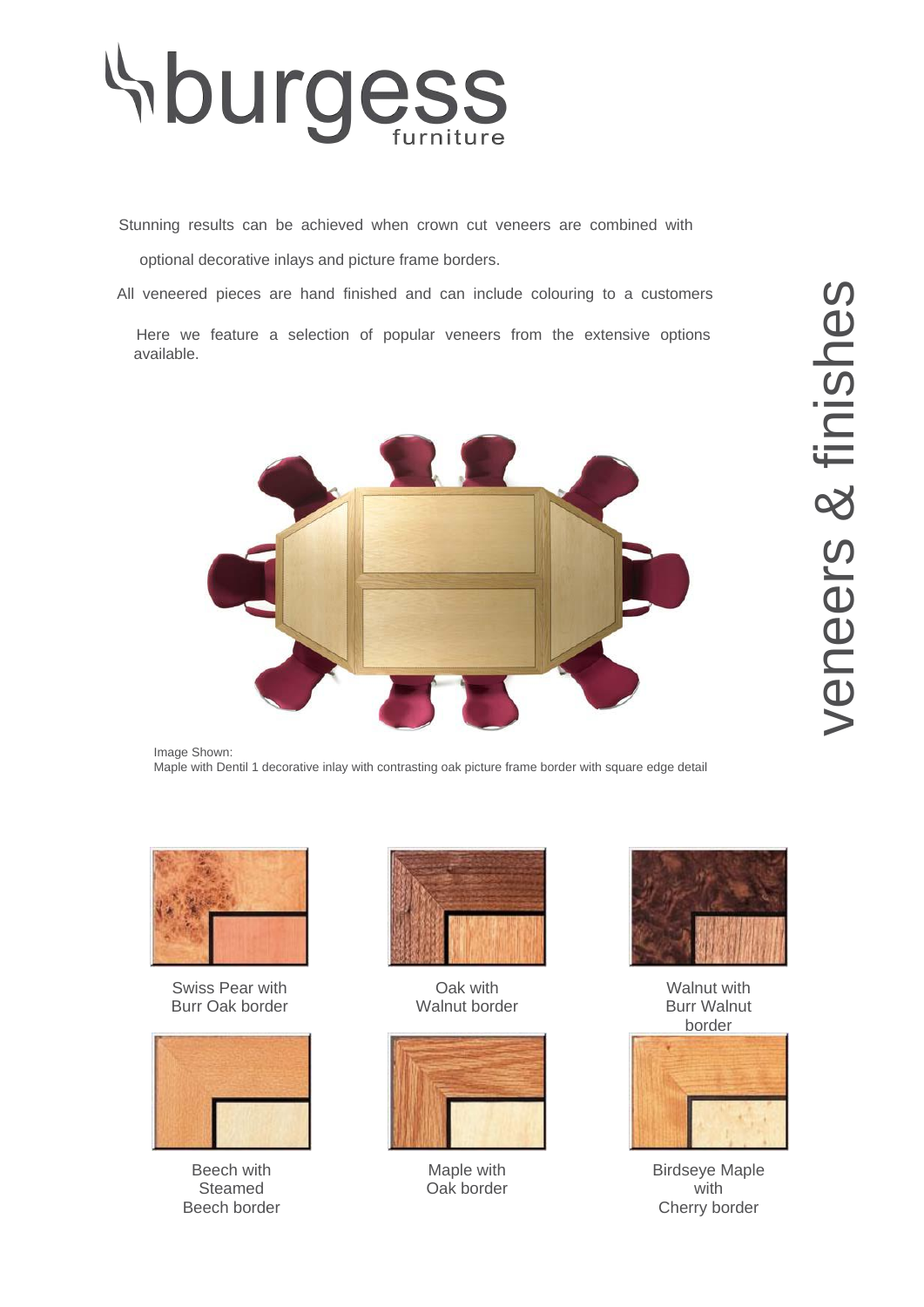## veneers & finishes





American **Cherry** 



**Chestnut** Burr



**American** Oak



Swiss Pear





**Figured** Anigre



Birch



Madronna Burr



Oak **Cluster** 



**White** Ash



**Sapele** Pommele



**Walnut** 





**Canadian** Maple



**American** Walnut Burr



Beech



**Birdseye** Maple



**Wenge** 



Bubinga



Ash Sycamore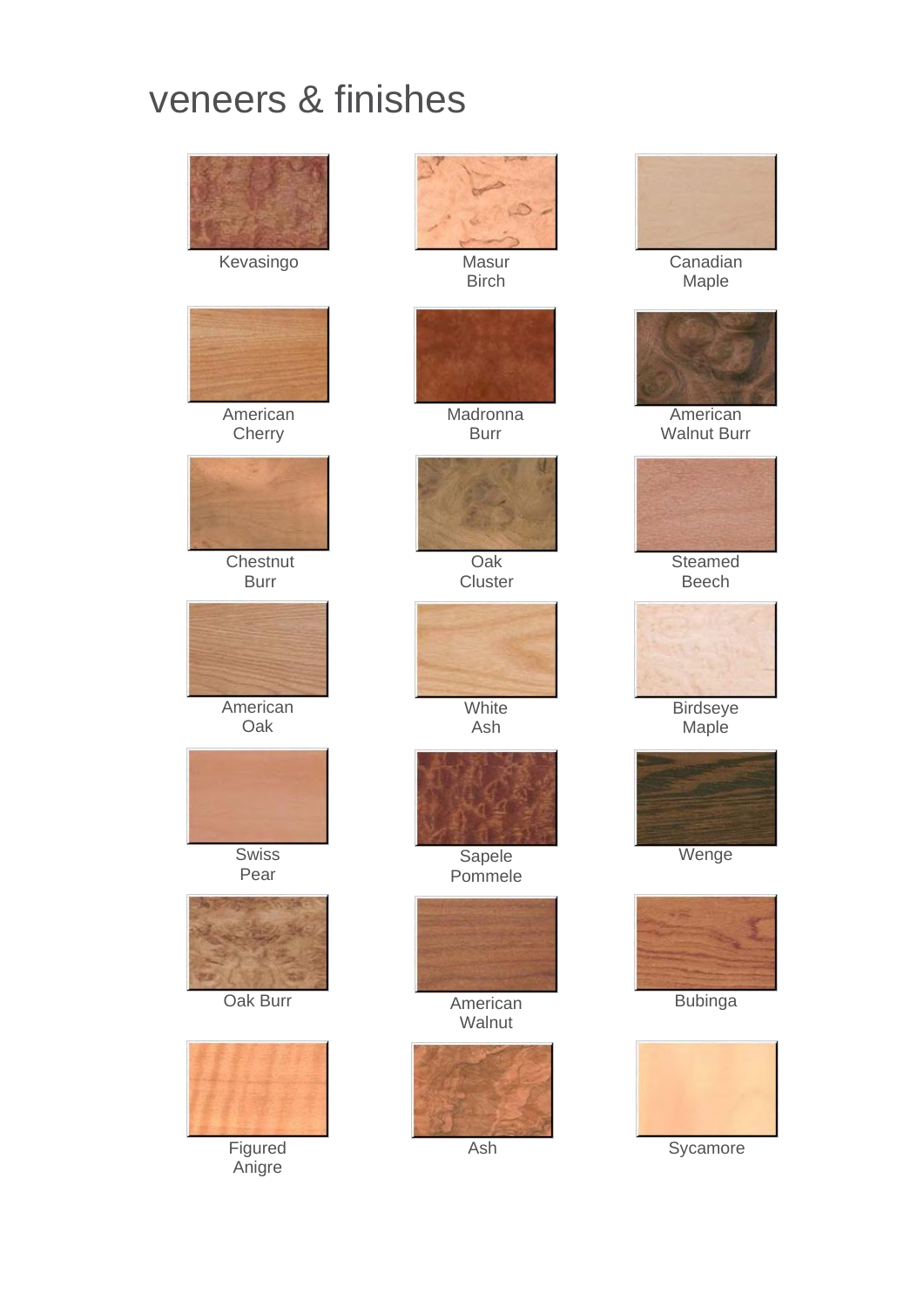## veneer inlays





Image Shown: Canadian Maple with Dentil 1 inlay and Cherry Border



Image Shown: Birdseye Maple with black inlay and Cherry Border